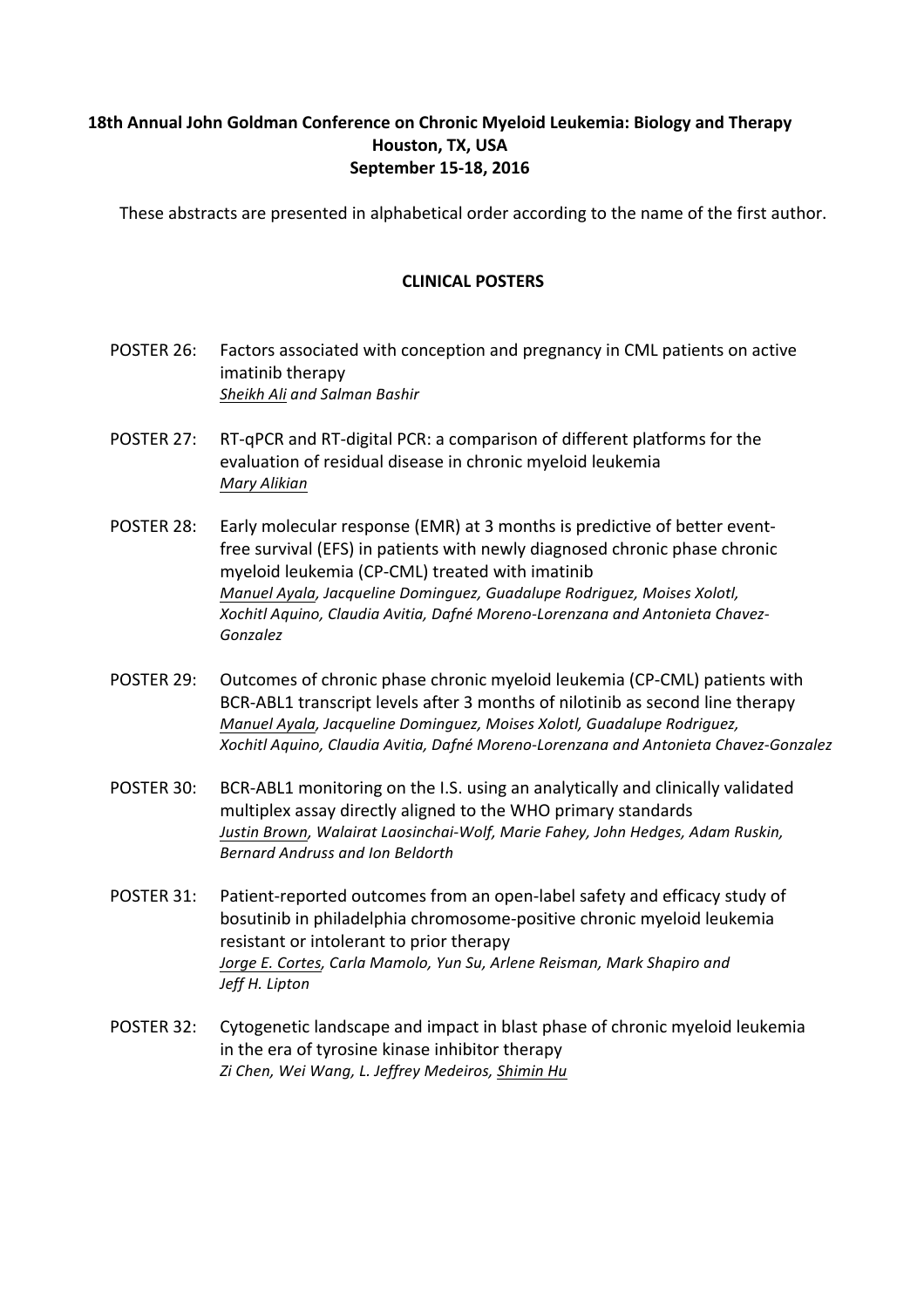- POSTER 33: Evaluation of Xpert $\mathcal{A}^{\otimes}$  BCR-ABL ULTRA demonstrates a high ASSAY sensitivity with a limit of detection reaching MR4.5 and below *Christophe Ferrand, Marina Deschamps, Alba Levitas, Christina Lockwood,*  Jacqueline Payton, Geoffrey Uy, Charles Schiffer, Gerald Feldman, Aaron Bossler, *Julie Woolworth, Alice Mims, Krupa Shridhar, Vivian Xiao, Natalie Wu, Huilin Wei, Chris Lykke, Michael Bates, Wendy Wong and Gwo-Jen Day*
- POSTER 34: Patient decision making about treatment discontinuation Kathryn Flynn, Charles Schiffer, James Thompson and Ehab Atallah
- POSTER 35: Early timepoint predictors of molecular responses in chronic myeloid leukemia (CML) patients treated with tyrosine kinase inhibitors (TKIs). A multicentric study in Argentina *Isabel Giere, María José Mela Osorio, Federico Klosowski, Mariana Debus,*  Federico Sackmann, Miguel A. Pavlovsky, Isolda Fernandez, Beatriz Moiraghi, *Ana Varela, Mariel Perez, Julio Pose, Georgina Bendek, Romina Mariano, Nicolas Cazap, Andres Brodsky, Isabel Annetta, Luciana Barazutti, Hector Hendler, Silvina Palmer, Carolina Pavlovsky*
- POSTER 36: Role of additional chromosomal alterations in chronic myeloid leukemia with variant Philadelphia translocations in the era of tyrosine kinase inhibitor therapy *Zimu Gong, Zi Chen, Wei Wang, L Jeffrey Medeiro, Shimin Hu*
- POSTER  $37:$  T315I a mutation that poses an impediment to complete cure for patients with chronic myeloid leukemia *Bushra Kaleem, Sadaf Shahab, Munira Borhany, Uzma Zaidi, Muhammad Nadeem and Tahir Shamsi*
- POSTER 38: Comparison of the frequency and sensitivity of BCR-ABL1 kinase domain mutations in Asian and Caucasian patients with imatinib-resistant chronic phase chronic myeloid leukemia Hawk Kim, Hyeoung-Joon Kim, Yeo-Kyeoung Kim, Jae-Yong Kwak, Ho-Yong Yhim, Sung-Hyun Kim, Young Rok Do, Sukjoong Oh, Sung-Eun Lee, Saengsuree Jootar, *Jiuwei Cui, Dong-Wook Kim*
- POSTER 39: Development of pulmonary arterial hypertension and change of right ventricular systolic pressure in chronic myeloid leukemia patients who treated with dasatinib Jee Hyun Kong, Sung-Eun Lee, Soo Young Choi, Soo-Hyun Kim, Eun-Jung Jang, Suk Joong Oh, Hae-Eok Jung, Joon Seong Park, Sung-Hyun Kim, Dae Young Zang, *Young Rok Do, Jae-Yong Kwak and Dong-Wook Kim*
- POSTER 40: Outcomes of chronic phase chronic myeloid leukemia in the era of multiple tyrosine kinase inhibitors: a single institution experience Jee Hyun Kong, Vamsi Kota, Elliott.F Winton, Leonard.T Heffner, Manila Gaddh, Brittany Hill, Martha Arellano, Fuad El Rassi, Audrey Kim, Anand Jillella, Imre Bodó, *H. Jean Khoury*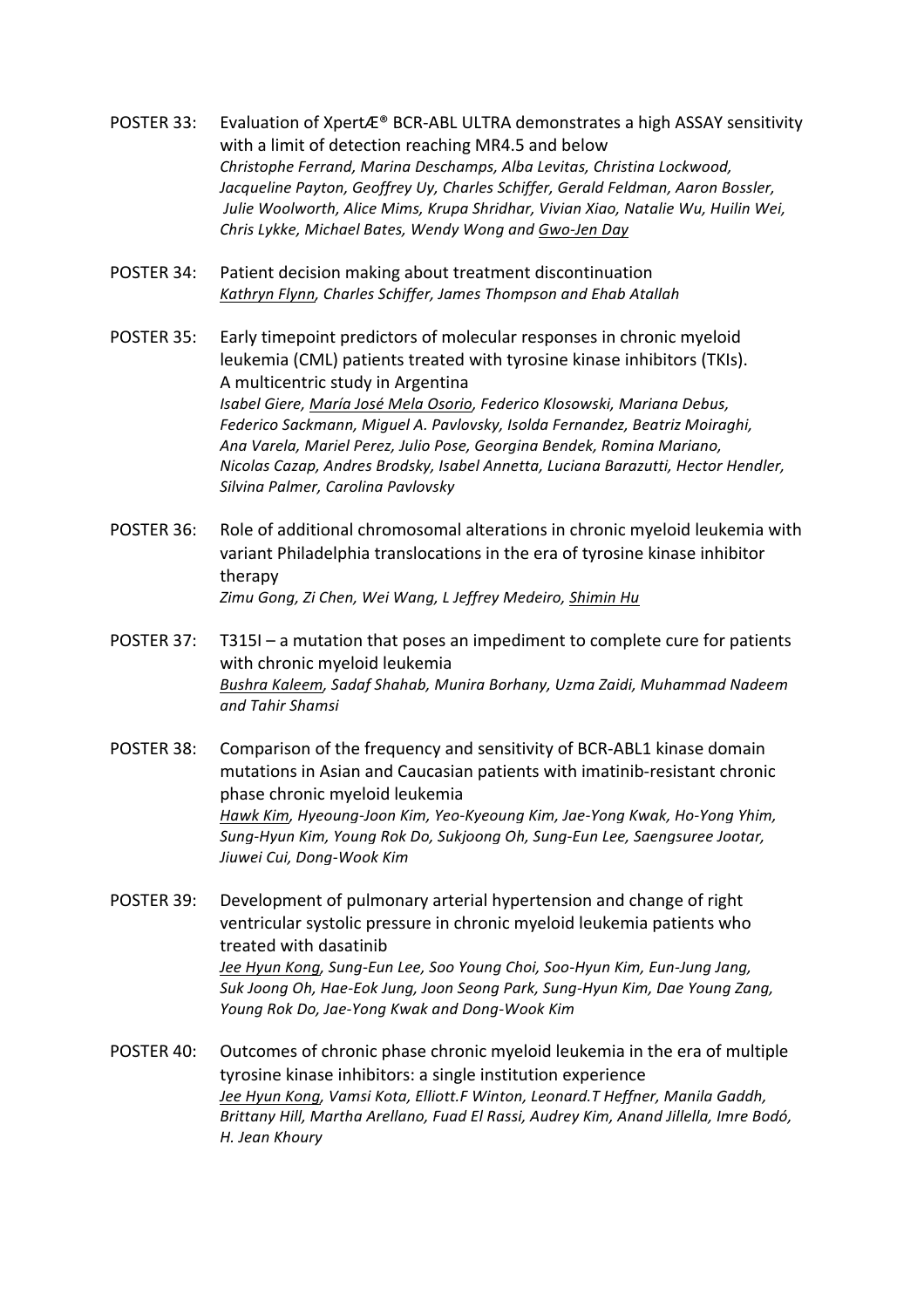- POSTER 41: e13a2 BCR-ABL1 transcript is associated with inferior molecular responses and a higher frequency of lymphoid crisis in patients with chronic myeloid leukemia at chronic phase treated with front-line imatinib *Ming-Chung Kuo, Ming-Chung Wang, Tsai-Yun Chen, Youngsen Yang, Su-Peng Yeh, Chih-Cheng Chen, Yu-Chieh Su, Pei-Ching Hsiao, Ming-Yang Lee, Wen-Li Hwang, Ching-Yuan Kuo, Tung-Huei Lin and Lee-Yung Shih*
- POSTER 42: Results and utility of kinase domain mutational analysis in patients with CML *Kimberley Lee, Doug Smith, Brooks Briel, Christopher Gocke, Jonathan Webster*
- POSTER 43: Predictors for 12-month major molecular response in CP CML patients who failed 3-month early molecular response with imatinib therapy Sung-Eun Lee, Soo Young Choi, Soo-Hyun Kim, Hye-Young Song, Joon Seong Park, Sung-Hyun Kim, Dae Young Zang, Suk Joong Oh, Young Rok Do, Jae-Yong Kwak, *Dong-Wook Kim*
- POSTER 44: Peroxisome proliferator-activated receptor (PPAR) gamma agonist in combination with BCR/ABL TKI in patients of CMP CP with suboptimal molecular response *Hemant Malhotra, Bharti Malhotra*
- POSTER 45: Ponatinib Therapy for philadelphia-positive acute lymphoblastic leukemia (Ph+ ALL) patients: real-world clinical practice versus the PACE trial *Michael J. Mauro, Lisa J. McGarry, Mo Yang, Stephanie Lustgarten, Hui Huang*
- POSTER 46: The PACE clinical trial vs. the real-world: comparison of ponatinib prescribing and duration of therapy in chronic phase-chronic myeloid leukemia (CP-CML) patients *Michael J. Mauro, Lisa J. McGarry, Mo Yang, Stephanie Lustgarten and Hui Huang*
- POSTER 47: Preliminary findings from a chart review of lower dosing of ponatinib in chronic myeloid leukemia (CML) patients *Michael J. Mauro, Lisa J. McGarry, Ani Inguilizian, Ruth du Moulin, Hui Huana*
- POSTER 48: Ponatinib versus bosutinib in 3rd-line chronic-phase chronic myeloid leukemia: indirect comparison of efficacy using iterative proportional fitting *Lisa J. McGarry, Mo Yang, Silvia Chiroli, Stephanie Lustgarten and David J. Dorer*
- POSTER 49: JAK2 V617F positive polycythemia vera after four years of stable chronic myelogenous leukemia in complete molecular remission under imatinib treatment. Case report *Emilia Niculescu-Mizil*
- POSTER 50: Rapid achievement of MR4.5 after switching from imatinib to nilotinib in patients with chronic myeloid leukemia in chronic phase (CML-CP): preliminary results from ENESTgoal *Ellen K. Ritchie, Rebecca B Klisovic, Michael W. Deininger, Harry P Erba, Jerald Radich, Michael Savona, Carole S Paley, Ilva Dautaj, Michael Mauro*